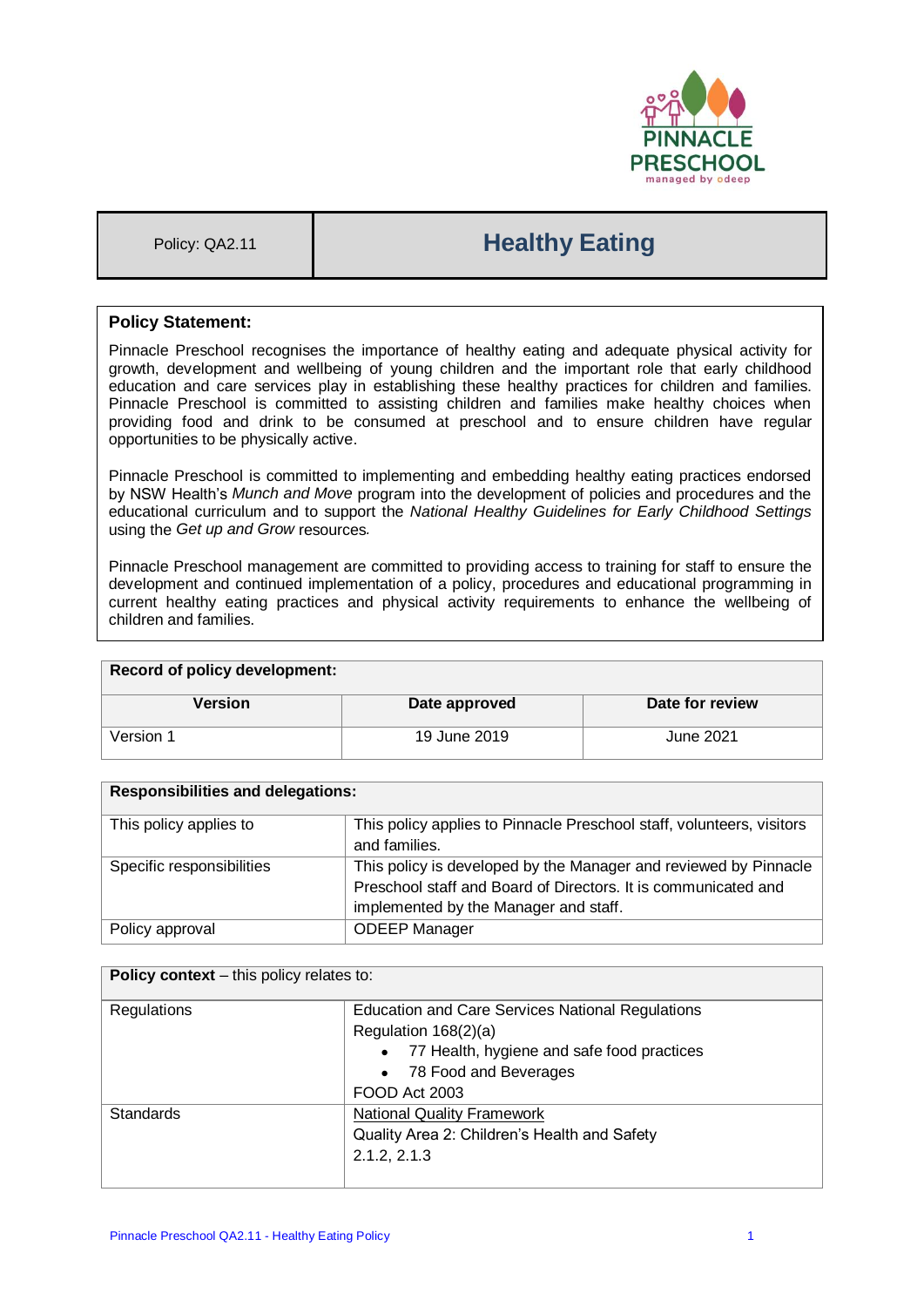

|                              | Early Years Learning Framework                                   |
|------------------------------|------------------------------------------------------------------|
|                              | Outcome 3: Children take increasing responsibility for their own |
|                              | health and physical wellbeing.                                   |
| Organisation policies        | QA2: Health and Safety                                           |
| Forms, record keeping, other | NSW Health - Munch and Move Program: Healthy Kids Get Well       |
| documents                    | Get Active Program                                               |
|                              | Get up and Grow - National Healthy Guidelines for Early          |
|                              | <b>Childhood Settings</b>                                        |
|                              | Department of Primary Industries NSW Food Authority              |
|                              | Health Eating Advisory Service: Healthy eating in the National   |
|                              | <b>Quality Standard</b>                                          |

## **Procedures:**

#### **Pinnacle preschool management:**

- Will provide a designated food storage area that will be available at all times to children and families. Food will be stored in children's own containers in a refrigerator and drink bottles with clean, fresh water will be supplied by the child's family and accessible in the food storage area at all times. If a drink bottle is not supplied for a child, a container of water and cups will be available at all times for children to access fresh water.
- Will ensure the food storage area is constructed from materials that are easy to clean and are kept in good order.
- Will ensure that adequate areas for preparing food and cleaning food related items is available in the kitchen area with a dishwasher. Refrigerators, benches, towels and cleaning cloths will be regularly cleaned and/or replaced as required.
- Will provide a designated hand washing sink with soap and paper towel that is adjacent to food storage area for adults with warm running water.
- Will ensure the food storage area is adequately signposted for children's lunches and drink bottles only.
- Will ensure the food storage area will be regularly inspected for signs of pests or mould and appropriate steps taken to ensure cleanliness is maintained.
- Will ensure educators have access to relevant information to ensure safe food handling practices are followed at all times.
- Will provide information on good hand washing procedures near sinks for both educators and children, as well as encouraging cleaning of hands on entry and exit of the preschool.

#### **Pinnacle Preschool nominated supervisor and staff:**

- Educators will role model safe, healthy eating practices and physical activity with children.
- Educators will role model good hand washing practices for children prior to all break or meal times.
- Educators will incorporate healthy eating practices, physical activity and exercise into the educational program, in line with the principles outlined in NSW Health's Munch and Move Program.